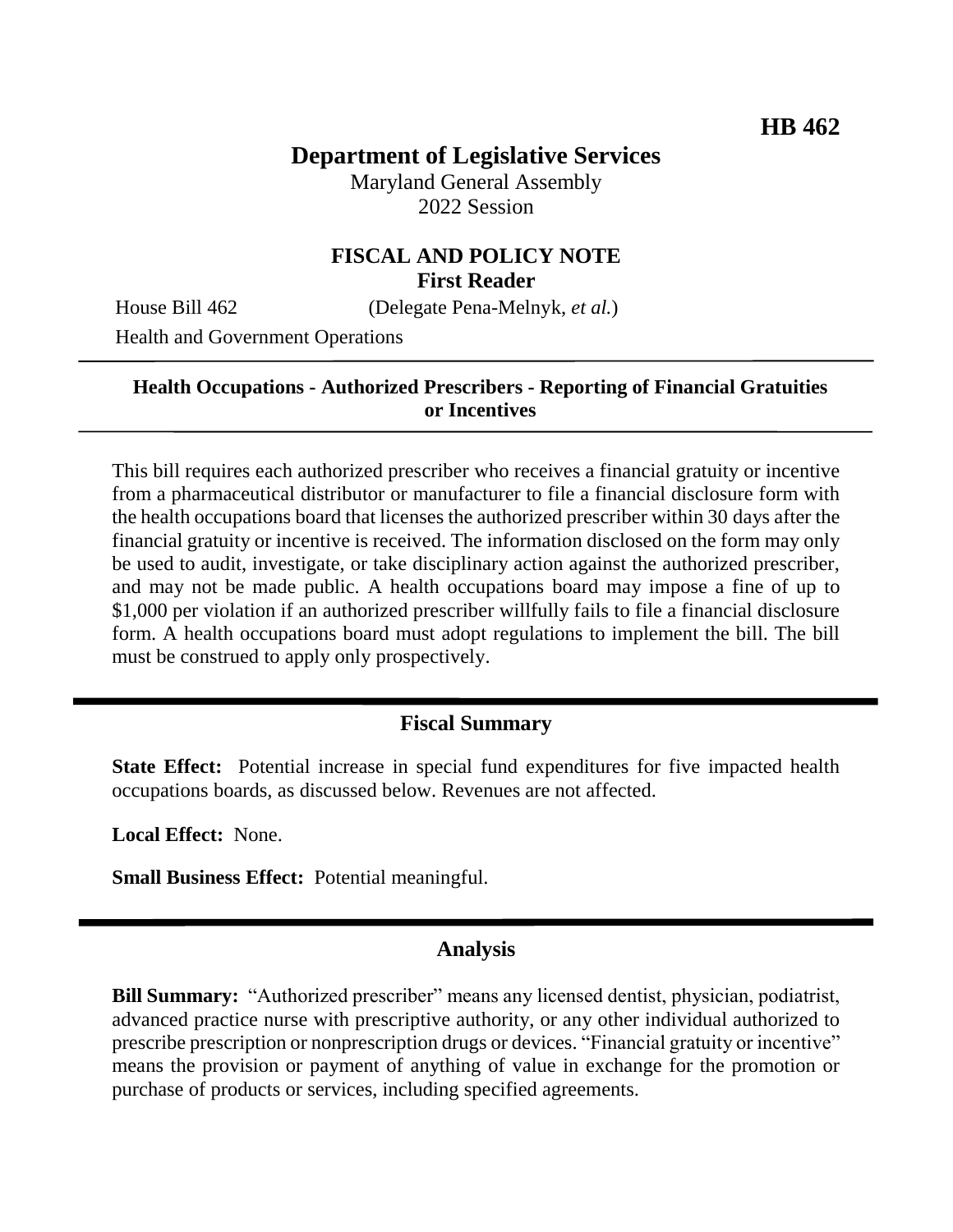**Current Law:** Under the Health Occupations Article, a health care practitioner (including physicians) may not refer a patient, or direct an employee or a person under contract with the health care practitioner to refer a patient, to a health care entity (1) in which the health care practitioner or the practitioner in combination with the practitioner's immediate family owns a beneficial interest; (2) in which the practitioner's immediate family owns a beneficial interest of 3% or greater; or (3) with which the health care practitioner, the practitioner's immediate family, or the practitioner in combination with the practitioner's immediate family has a compensation arrangement. This prohibition does not apply to a health care practitioner who refers specified in-office ancillary services or tests.

The federal Patient Protection and Affordable Care Act requires the federal Centers for Medicare and Medicaid Services (CMS) to collect information from certain manufacturers and group purchasing organizations of drugs, devices, biologicals, and medical supplies to report information about their financial relationships with physicians and teaching hospitals. CMS displays the data at [https://openpaymentsdata.cms.gov/.](https://openpaymentsdata.cms.gov/)

**State Expenditures:** Under the bill, each health occupations board that licenses authorized prescribers (Dental, Nursing, Pharmacy, Physicians, and Podiatric) must receive financial disclosure forms from authorized prescribers who receive a financial gratuity or incentive from a pharmaceutical distributor or manufacturer. At a minimum, each board must develop a financial disclosure form, adopt regulations to implement the bill, notify licensees with prescriptive authority of the requirement to file, and receive and maintain disclosure forms. The information disclosed on the forms may only be used by the board to audit, investigate, or take disciplinary action against an authorized provider.

Without actual experience under the bill, the number of financial disclosures each board will receive cannot be reliably estimated. The two largest boards (Physicians and Nurses) regulate approximately 32,400 physicians, 4,000 physician assistants, and 11,000 advanced practice nurses with prescriptive authority. The boards can likely handle the bill's requirements using existing budgeted resources. However, to the extent a significant amount of disclosure forms are received or the content of disclosure forms generate additional investigations or disciplinary actions by the boards, special fund expenditures increase for the impacted boards for additional personnel and other administrative expenses.

**Small Business Effect:** Certain prescribers must routinely submit financial disclosure forms and may be subject to a fine of up to \$1,000 for failing to file.